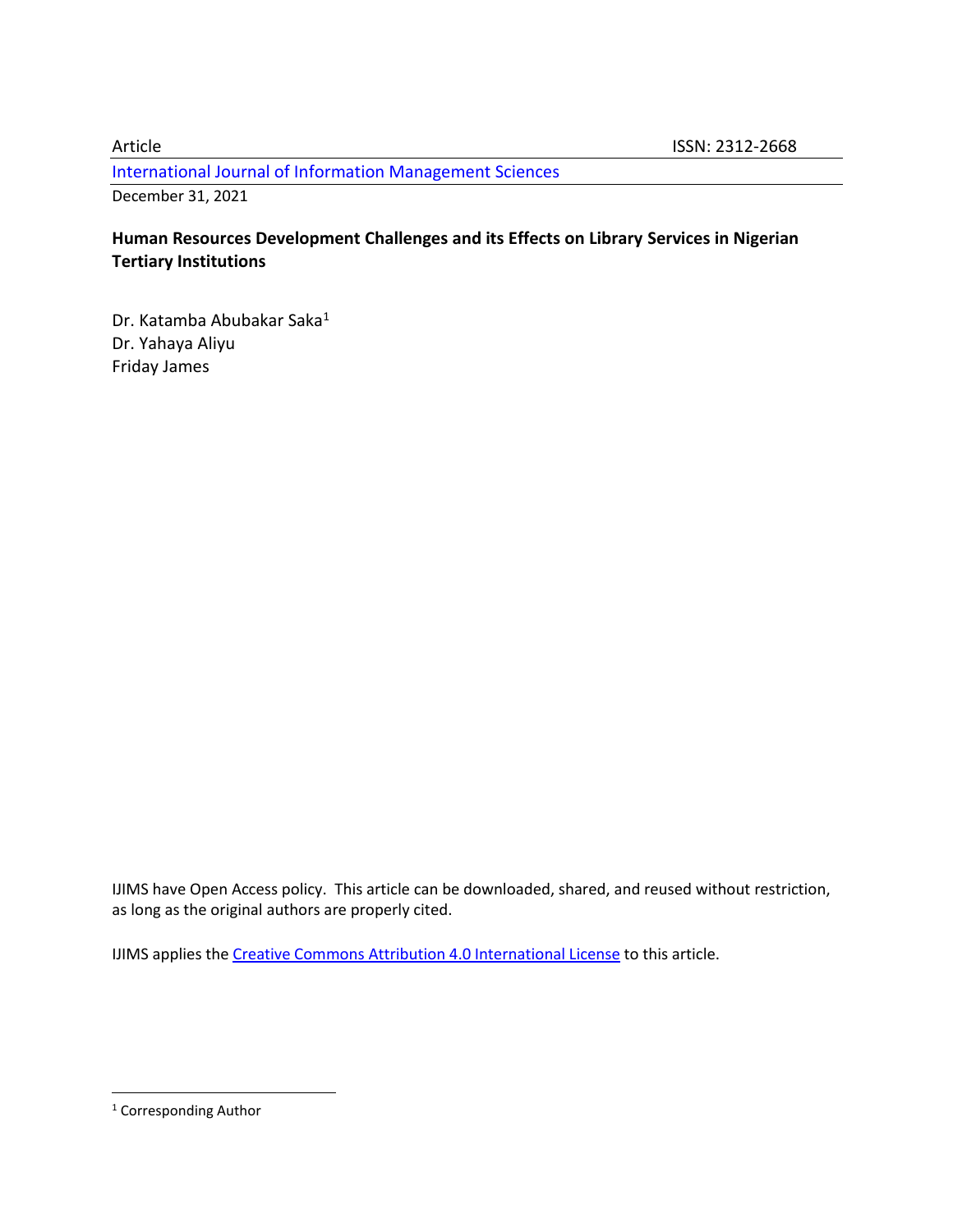

## **Human Resources Development Challenges and its Effects on Library Services in Nigerian Tertiary Institutions**

**Dr. Katamba Abubakar Saka<sup>2</sup>**

Dept of Library and Information Technology, Federal University of Technology, Minna, Nigeria. [s.katamba@futminna.edu.ng](mailto:s.katamba@futminna.edu.ng)

## **Dr. Yahaya Aliyu**

Ramat Library University of Maiduguri Maiduguri, Nigeria yayaaliyu@yahoo.com

### **Friday James**

University Library Kaduna State University, Kafanchan Campus, Nigeria jamesfriday115@gmail.com

### **Abstract:**

The study investigated the Human Resources Development programmes offered to Library staff, challenges to HRD programmes, and the effects of those challenges on academic library services in Nigeria. Three objectives with corresponding research questions were formulated to examine the types of HRD programmes, challenges, and their effects on library service delivery. The study adopted a descriptive survey design, the population consists of 437 academic libraries (universities, polytechnics, monotechnics, and colleges of education) across the six geo-political zones of Nigeria. A multi-stage sampling technique (stratified, proportionate stratified, and random) was used to select 27% of the population i.e. 118 academic libraries. An open-ended questionnaire was designed and 118 copies of the questionnaire were administered to selected libraries/librarians with one copy per librarian in each of the sample academic libraries. Simple tabulation, frequency counts, and percentages were used in data analysis, and results were arranged/organized by ranked order. Results showed that study fellowship and orientation programme for newly employed staff were first and second in rank order, as well as founding which top the list and were discovered to be the major HRD programme and serious challenge to HRD programmes in academic libraries in Nigeria. Results further revealed that decline in library services and lack of staff motivation were the serious negative effects of the HRD challenges. The study concluded that a decline in library service and other negative effects can further lead libraries and the entire parent institutions to lose recognition and fail accreditation exercises conducted by the National Universities Commission (NUC) and the National Board for Technical Education (NBTE). The study recommends that government at state and federal levels, as well as proprietors

<sup>2</sup> Corresponding Author

International Journal of Information Management Sciences (IJIMS) - http://ijims.org/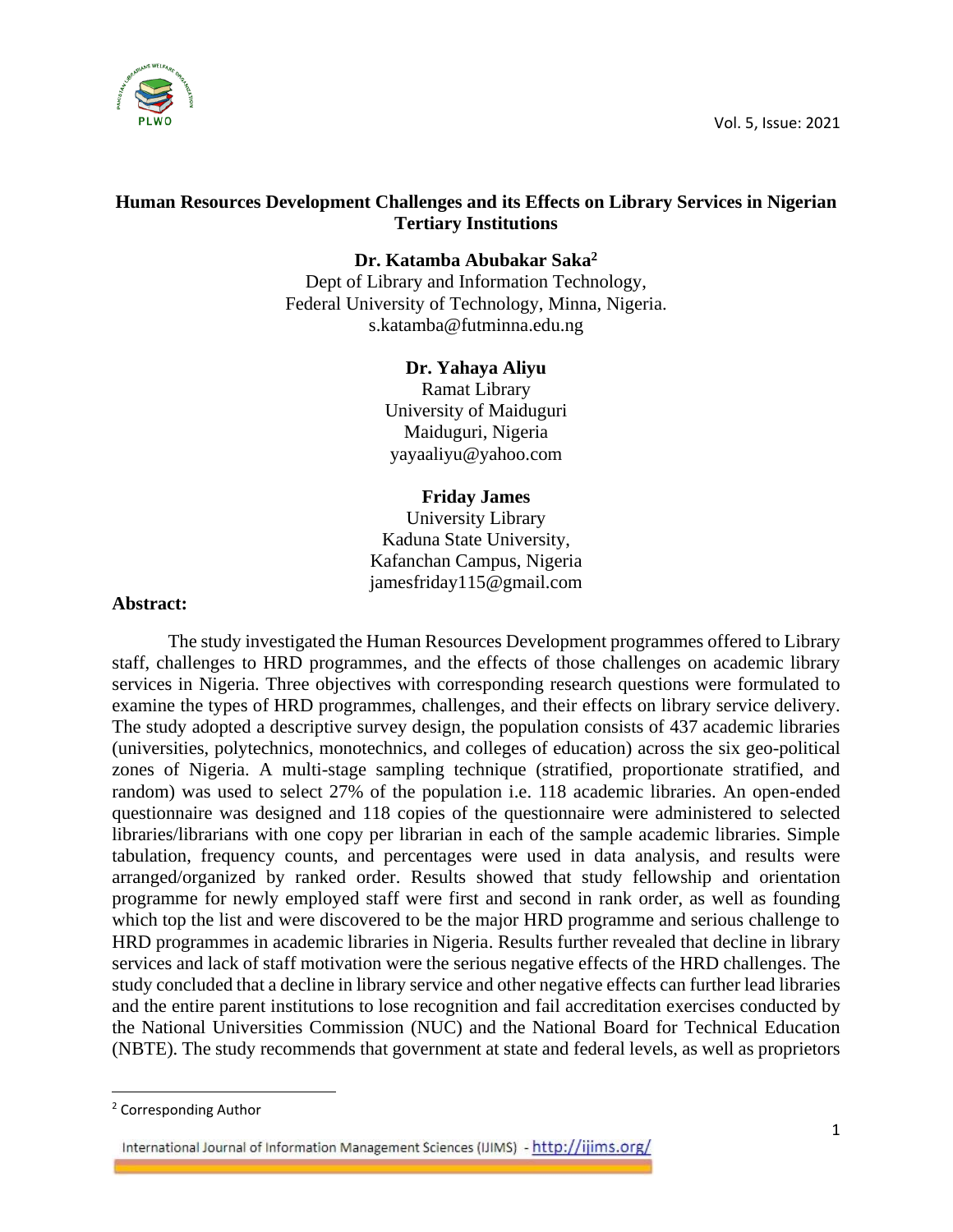

of universities, polytechnics, and colleges of education in Nigeria, should commit adequate funds to academic libraries for regular staff development.

**Keywords:** Human Resources Development, Challenges, Effects, Library Services, Nigerian Tertiary Institutions

## **Introduction**

Organization(s) consists of people that are officially assigned to collectively work to achieve the organization's objectives. Management functions include planning, organizing, staffing, leading, and controlling. Human Resources Management is concerned with hiring, training, appraising, compensating, and developing personnel in organization(s) (Dessler,2011), although, the duties and responsibilities of Human Resources according to Ramadevi (2017) include: "recruitment and selection, employment/compensation, position administrator, organizational development, career development, and training and development". Human Resources Managers are therefore charged with the responsibility of performing the above-enumerated functions (Dessler, 2011). Human Resources Development (HRD) is one aspect of Human Resources Management that is concerned with the development, empowerment, or improvement of staff through training, conference, seminar and workshop attendance, mentoring, etc to improve their performance.

There are various resources in organizations that range from human and material resources through human resources are the most important asset of any organization (library inclusive). No matter the beautifulness of any organization e.g library being stocked with relevant and current collections, such a library would be meaningless if there is no human element (staff) to oversee and manage the library. It is important to note that for the effectiveness of

the library in terms of service provision with high productivity, human resources development is crucial. The need for upskilling and re-skilling library staff is very important and skills are to be acquired through attending conferences, workshops, seminars, and mentoring, etc.

Academic libraries are umbrella organizations under tertiary institutions and have some parastatals/agencies which exercise various roles towards the development of education. Toward the development of higher education in Nigeria, the TETFund has spent over #2.5trillions to develop infrastructure and staff development which according to Okeke(2021) catalyzes higher education in Nigeria.

Libraries and related organizations such as educational institutions consist of 3Bs (buildings, brain, and books). With the advent of Information and Communication Technology (ICT), the 3Bs have metamorphosed into computers and we now have libraries or buildings without walls (virtual libraries); while computers now replace the human brain. With the further realities of the  $21<sup>st</sup>$  century, a new form and modern method of information resource development and management emerged, and hence, digitization led to conversion or retrospective conversion of print/hardcopy documents to electronic form leading to the emergency of e-books, e-journals, e-report, e-thesis, and dissertations, etc. Despite the transformation from traditional to digital libraries which have resulted in e-documents,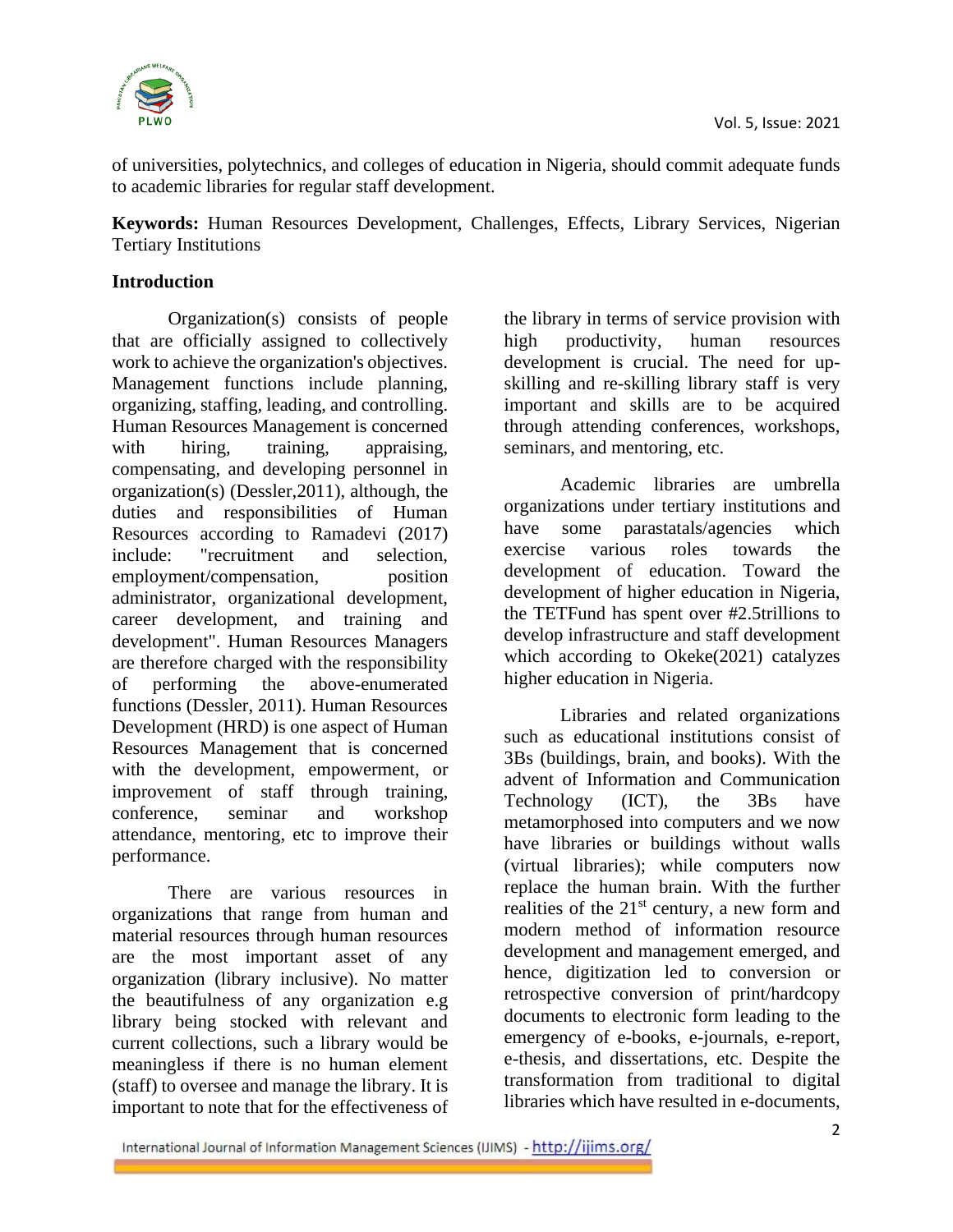

physical buildings, human beings, and print collection still exist because of the problems of space, facilities, funding, technical knowhow, competency on the part of the staff and information users (Saka, Yusufu and Mommoh, 2021).

The interpretation of the 3Bs is that building refers to a physical library/classroom or laboratories that accommodate the collection, facilities, staff, and users of information. Brain on the other hand is the human being or staff that are responsible for the selection and acquisition and processing of the newly acquired/existing collection; and service delivery. Users are part of the brain, hence they access, locate and consult library collection thereby meeting their information needs. Books are one of the assets of the library as they encompass the textbooks, serial publications, reference sources, reports, government publications, competed for research works such as projects, theses, and dissertation (with their corresponding eresources) as well as ICT facilities (computer, broadcasting, information, communication technologies).

Generally speaking, various types of libraries exist and they include school, public, national, academic, special, and virtual libraries. Out of the enumerated libraries, school and academic seem to be the largest as each primary or post-primary school and institution of higher learning in the country is expected to establish or own a library thus, to the Federal Republic of Nigeria, in the National Policy on Education (2013) Section 8:127 stipulates that school library services and facilities, laboratories and workshops as well as IT hardware and software laboratories should be provided. School libraries are libraries established in Nursery, Primary and Post-primary schools.

Academic libraries are libraries established at Universities, Colleges of Education, Polytechnics, and Monotechnics to support the overall objectives of their parent institutions. Regardless of any of these institutions of higher learning, their mission is geared towards teaching, learning, research, and community services. Libraries attached to these institutions are established to support the attainment of these four core functional roles/missions through:

- Provision of information resources to support teaching, learning, research, and community services;
- Provision of information resources and services to support undergraduate, postgraduate, and faculty researches, etc.

Academic libraries are established and have always been at the forefront of supporting universities, polytechnics, monotechnics, and colleges of education in teaching, learning, research, and community services thus being the core mandates and mission of higher educational institutions. The roles and service delivery of academic libraries are becoming more complex, challenging, and dynamic due to the advent of Information and Communication Technology (ICT) and the present digital environment. Because of the complexities and dynamism in the present-day service delivery especially in academic libraries, there is the need for up-skilling, re-skilling, training, and re-training as well as mentoring of library personnel to make them relevant not only to academic libraries but also in the entire library and information science profession. The human resources management especially the staff development unit has a lot of responsibilities/roles to play to ensure meaningful and efficient service delivery.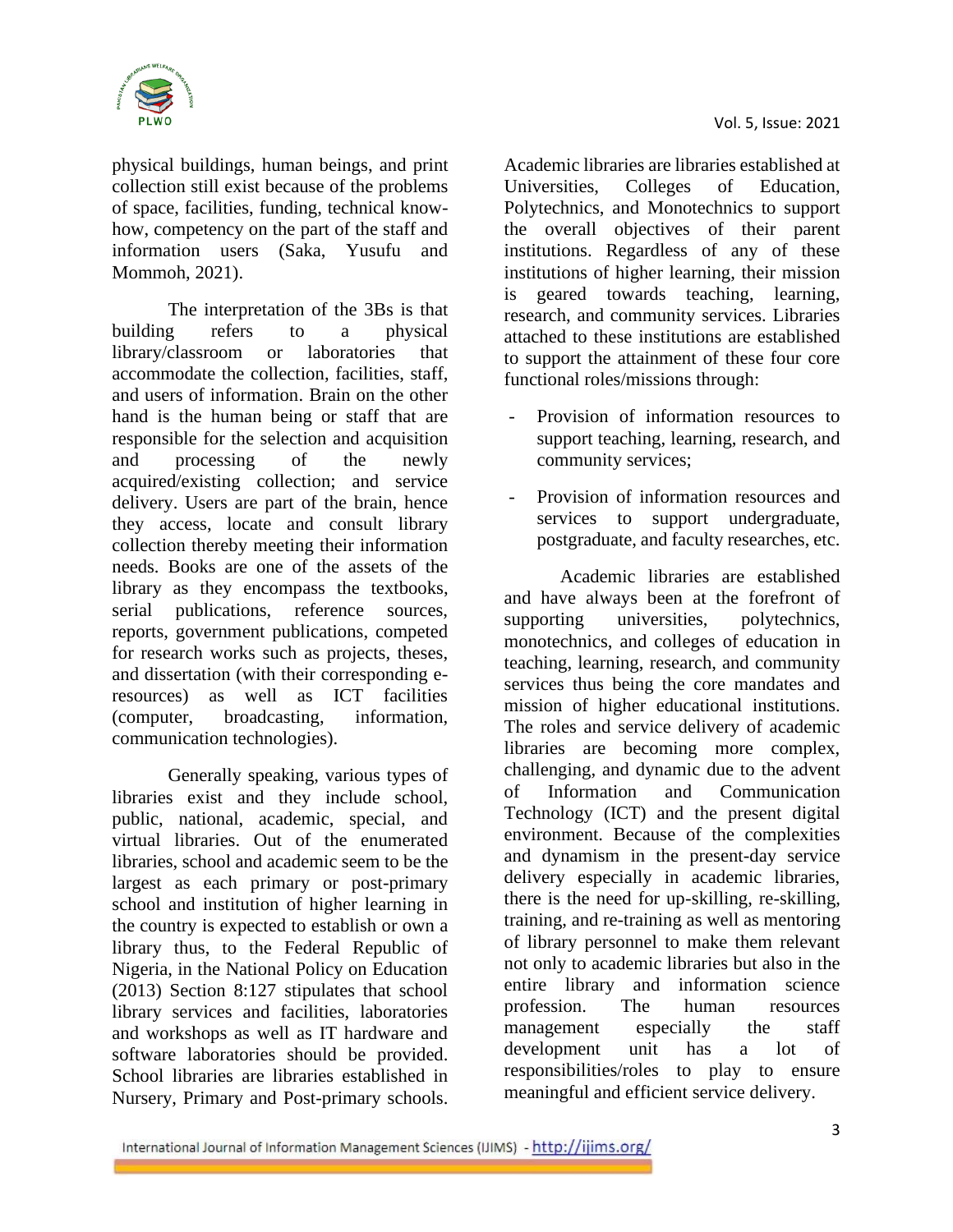

The issue of up-skilling and reskilling library staff is a problem to academic library services as a low level of performance is noticed on the part of library staff who are not fully equipped with skills that would enable them to tackle the complexities of various library activities, particularly in this  $21<sup>st</sup>$ -century information acquisition, processing, storage, dissemination, and use. However, two of the contributing factors to **Statement of the Problem** 

Academic libraries are established to support the attainment of core mandates of teaching, learning, research, and community services. These can be achieved through Human Resources Development (HRD) otherwise known as staff development most especially in this digital age when service delivery is complex, dynamic, and challenging. Human resource development can take place after staff has been hired/employed and then provided with the opportunity to learn new skills through conferences, seminars, workshops, in-house on-the-job/off-job training, mentoring, etc. With all these development programmes, library staff is in a better position to provide efficient and effective services to meet the higher institution's core mandates and mission.

Preliminary investigation shows that Human resources development programmes are not adequately provided in various academic libraries in Nigeria and others as these would equip library staff with skills that enable them to perform jobs effectively. Library personnel is not adequately empowered in terms of working tools and skills that would enable them to contribute their best to the overall development of institutions of higher learning in Nigeria. As revealed by Ramadevi (2017), library professionals in the Universities of Gondar

the problem of up-skilling, re-skilling, and staff development in academic libraries in Nigeria are the absence of/or inadequate ICT facilities which are to be used for practical training of academic library staff and attitudes of academic library staff as some of them are still conservative (not ready to familiarize themselves with and to acquire requisite skills) (Mathew, et.al, 2018).

and Tebre Dabir in Ethiopia were discovered to be reluctant to adopt information technology because they lack training in handling IT. Thus, this study sought to investigate the types of HRD programmes available, the challenges its effects on academic library services in Nigeria.

## **Aim and Objectives of the Study**

This study aims to determine Human Research Development challenges and their effects on academic library services in Nigeria. The specific objectives of the study are to:

- 1. Identify the type of HRD programmes provided for staff academic libraries in Nigeria;
- 2. Determine the challenges to HRD program in academic libraries in Nigeria;
- 3. Identify the effects of HRD challenges on academic library services in Nigeria;

### **Research Questions**

The study answered the following research questions.

1. What type of HRD programmes are provided for staff in academic libraries in Nigeria?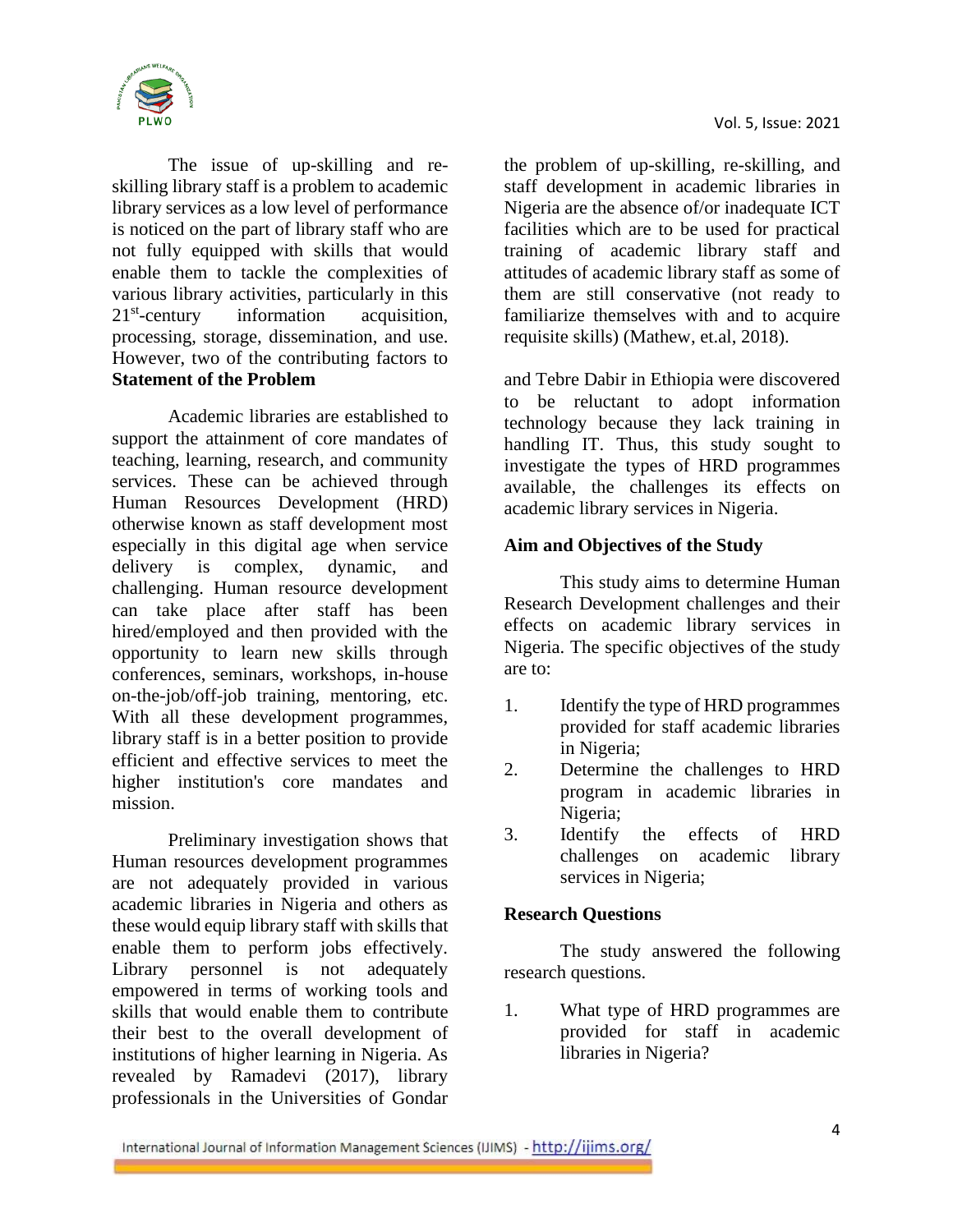

- 2. What are the challenges to the HRD programme in academic libraries in Nigeria?
- 3. What are the effects of HRD challenges to academic library services in Nigeria?

# **Literature Review**

Writing on the challenges of Human Resources Development in Nigeria Private Universities, Tony (2014) maintained that the obstacles to Nigerian higher institutions are complex. According to the writer, "it is a combination of inflexibility in course selection". There exist outdated academic equipment and obsolete organizational structure and an old system of knowledge organization are influenced by 19<sup>th</sup>-century academic tradition. Added to these challenges are a de-motivated workforce and shortage of manpower coupled with few regular academic staff at professorial cadre, brain-drain syndrome, limited funding sources as well as a shortage of facilities for staff development respectively. Courses that are crucial to national development are not offered by Private Universities in Nigeria.

Ahmeti (2015) investigated the standing and challenges of human resources developed during the transition in developing economies using Kosovo organizations as a case study. The study aimed at identifying the factors that determine the level of awareness of the private businesses in developing countries and the need for new knowledge for employees with the new economic system. A combination of the two methods (quantitative and qualitative) i.e. use of questionnaire or structured interviews, semi-structured questionnaire, and focus groups. Simple random sampling was used and a sample of 19 private small and medium companies in Kosovo was drowned. The respondents were

mainly owners or managers of companies. A closed and opened-ended questionnaire and of course referred to as a semi-structured questionnaire was used. The questionnaire was designed in two sections: the first part was on the demography of respondents and the second part involves open-ended questions. A total of 25 copies were distributed out of which 19 copies were retrieved and used for data analysis. Results showed that 68% of the workers were from the operations department within the companies and that the companies were interested in engaging workers that have (created their) professional knowledge. The study revealed that Kosovo organizations lack positions in human resources management. It further discovered that respondents lack practical knowledge and training and that there were no funds dedicated to staff development.

In an assessment of Human Resources Management in academic libraries in Ethiopia, Ramadevi (2017) formulated three research questions to capture issues, job satisfaction, and suitable suggestions to overcome problems in the studied university libraries. The researcher adopted a survey method to study University library staff in Gondor and Tebri Dabor in Ethiopia using a simple random sampling technique to select 100 libraries and library staff. Both primary and secondary data were used, while two sets of questionnaires were used. Frequency table and percentage, graphic representation was further used to analyze data. It was discovered that inadequate staff with a qualification not relevant to librarianship, facilities available for career growth and development were discovered not satisfactory. Other trading includes the absence of staff performance appraisal, while library staff was found reluctant to adopt Information Technology due to lack of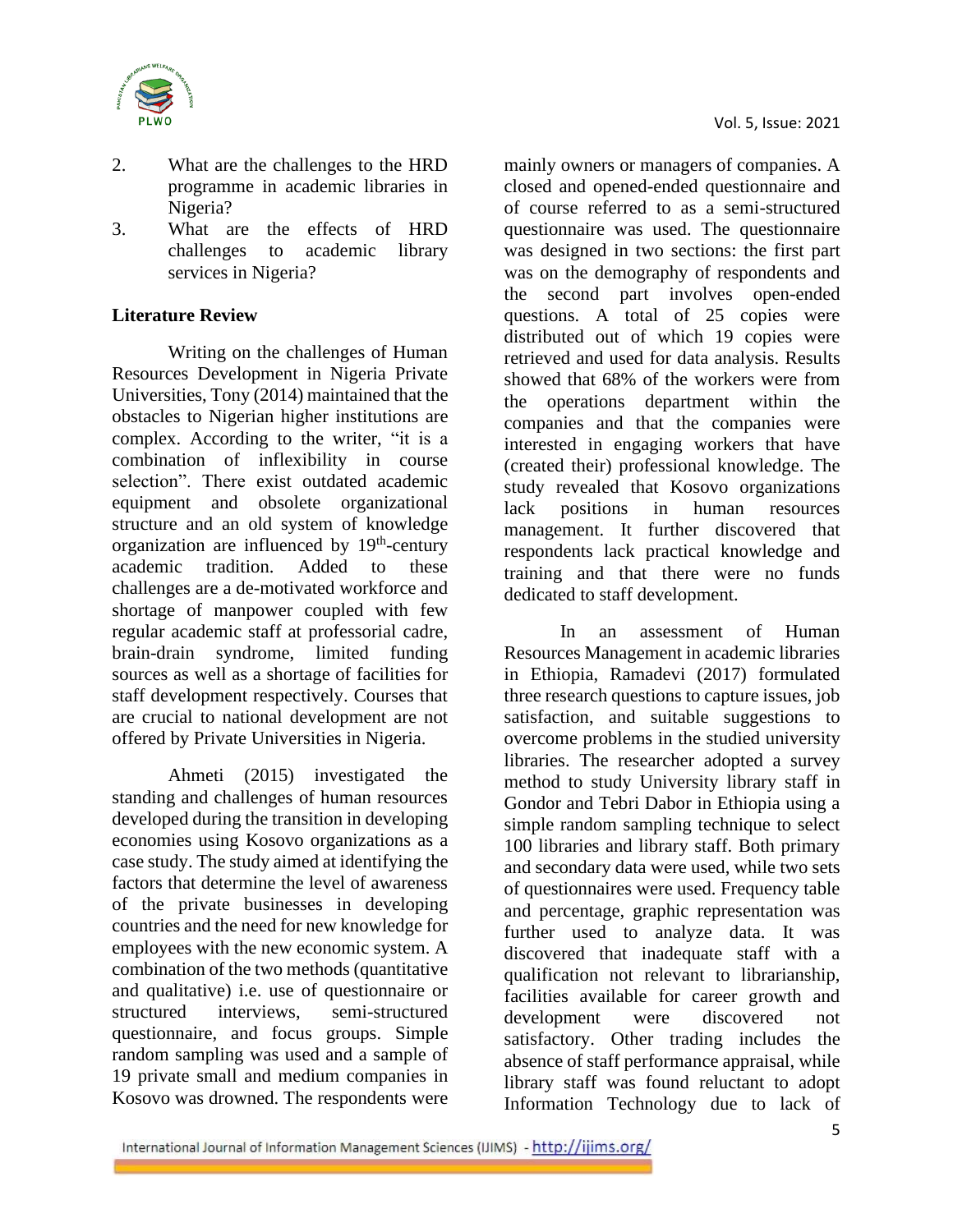



training in handling it. The study recommended among others, staff development and the need to motivate library staff through promotion.

Mathew et. al (2018) examine the information literacy skills to be possessed by academic library staff in the technological era to ensure national development. The writers critically enumerate the aims and significance of information literacy as well as the skills requirements of academic library staff. These skills include information sources and services, collection development and management, user instruction, evaluation and assessment, data sharing and preservation services, communication skills, etc. The writers enumerate the challenges involved in the acquisition of literacy skills by the academic library staff which includes: economic recession, inadequate ICT facilities, the attitude of academic library staff, and poor access to information networks.

Adekunjo, Tomomowo-Ayodele, and Bamidele (2019) investigated the capacity building in relation to job productivity of library personnel in selected universities in South-West Nigeria. The study was guided by four research questions to contain variables such as levels forms and extent of capacity building as well as the perceived importance of capacity building on job performance among library staff. Survey research design and population of 202 librarians and library officers in six universities in southwest Nigeria were used for the study. Total enumeration was used. Data was collected through a questionnaire while a statistical package for social science (SPSS) version 2.0 was used to analyze data. Results showed a moderate level of capacity building with a focus on job rotation and computer-based training. There was a high

level of job productivity on the part of library personnel. The study recommended that library staff should be motivated through training and development among others.

Omosekejimi, Eyaufe, Nwolu, and Nweke (2019) conducted a study on training and retraining as determinants of effective service delivery by libraries. The study was guided by five specific objectives with five corresponding research questions to provide answers on the types and effects of training and retraining required by librarians as well as problems of inadequate training and retraining of librarians to service delivery in academic libraries in South Nigeria. A descriptive survey research design was adopted with the target population of 235 librarians in the six universities in South Nigeria. Complete enumeration or census was used for the study. Copies of the structured questionnaire were administered directly to respondents in their various offices. Response rate shows the returned of 202 completed copies and simple percentage, frequency counts, and charts were used to analyze the collected data.

The study revealed that literacy skill acquisition, computer application to library services, application management, digitization of library resources were among the types of training required by libraries. Training and retraining of libraries will transform to effective service delivery, errorfree information services, user satisfaction, easy accessibility to information resources positive attitude to job on the part of libraries. Challenges to inadequate training include; lack of ICT digital literacy skills, conservative nature of librarians, lack of competence in recent technological knowhow, and lack of confidence among librarians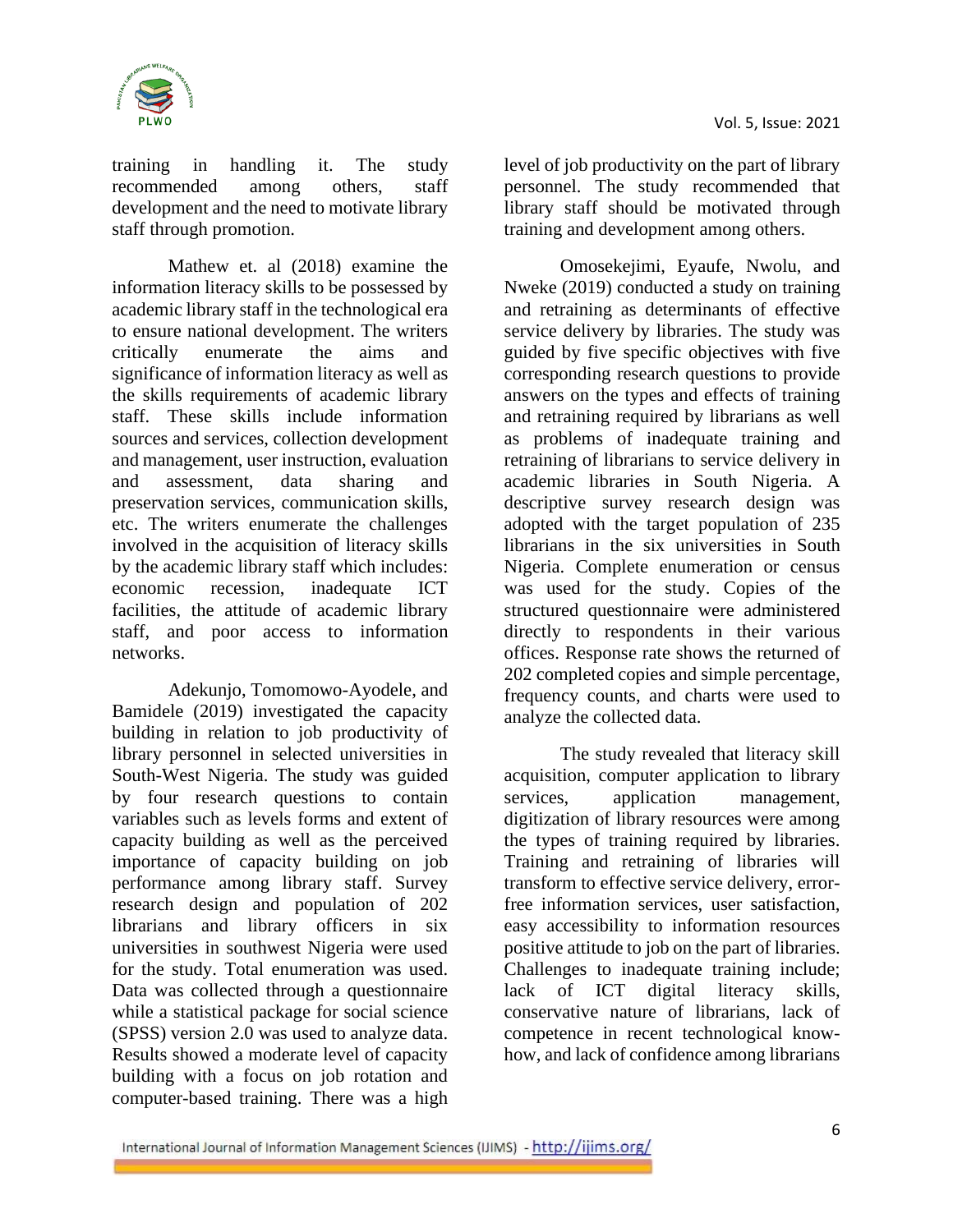

Nda-Saidu, Saka, and Kur (2020) conducted a study to determine libraries' perception of staff development as a catalyst to their job performance in state library board, in Northcentral, Nigeria. The study was guided by two research questions to capture study variables such as libraries' highest educational qualification and perception about staff development. One null hypothesis was formulated and tested at a 0.05 level of significance. The hypothesis was stated to capture the relationship between the independent variable (staff development) and dependent variable (job performance) respectively. Descriptive and explanatory research were adopted while the target population consisted of 62 librarians working in six state public library boards in the North-central geo-political zone of Nigeria namely: Benue, Niger, Nasarawa, Kogi, Kwara, and Plateau state, while Abuja was excluded from the study. The entire population of 62 librarians in the six-state library boards within the geo-political zone was adopted through complete enumeration otherwise known as the census. A fivepoint/structured type of questionnaire was designed and used in data collection and was in the first instance subjected to pre-test in National library of Nigeria (spit ½ method) which yielded a relative coefficient of 0.98.

A total of 62 copies of the questionnaire were administered to librarians while 60 copies were filled and returned. A mean score of 3.50 was considered acceptable and 3.49 and below was unacceptable and disagreed. Descriptive statistics (frequency and percentage, mean and standard deviation) were used to answer the two stated research questions. Inferential statistic (correlation coefficient) was not used to test the relationship between staff development and job performance of librarians, while regular training programmes

nor sponsoring staff to attend workshops, conferences, or pursuance of higher degree was available in the six-state library boards. There was no significant relationship between staff development and librarians' job performance. The study recommended that the Ministry of Education in North Central Nigeria should commit adequate funds for the procurement of training facilities as well as encourage librarians to pursue a higher degree programme.

Adamu, Udoudoh, Babalola, and Yusuf (2021) conducted research to determine continuous professional development (CPD) in enhancing the job performance of librarians in Federal Universities in North Central Nigeria. Three research questions were formulated to capture types of CPD, significance, and challenges to CPD in the studied universities. The closed-ended questionnaire was used, mean and standard deviation were used to analyze the data. The results showed that except for clinic, tour, and short courses, all other CPD were available. The CPD enhances competence, working relationship with colleagues, communication skills, provision of quality services, and efficient job performance. The exams further showed insufficient ICT facilities and a lack of opportunity for training in the area of ICT, sponsorship to conferences, workshops, and seminars.

Kiana, Ujakpa, Iyawa, Osakwe, and Iguna (2021) examined the predictors of digital library usage by undergraduate students in a Namibian University. Nine (9) hypotheses were tested. Quantitative research was used, while convenience sampling technique was used to select 286 undergraduate students. Hypotheses on training showed a significant relationship among library training and use of digital library perceived usefulness of digital library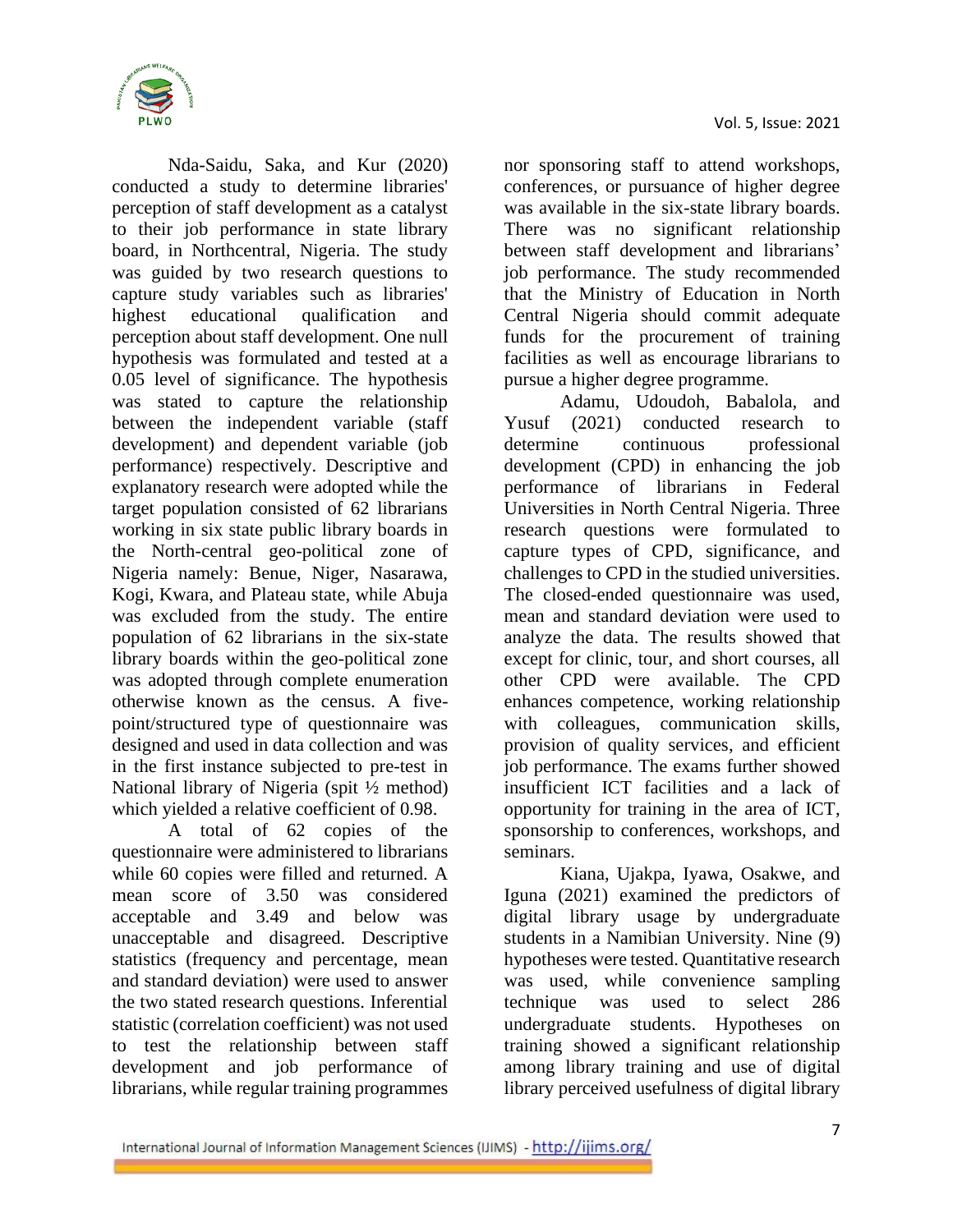

and perceived ease of use of digital library respectively.

# **Methodology**

The study employed a descriptive survey design and the population consists of 437 academic libraries in Nigeria drawn as follows: Universities (171), Polytechnics (70) Monotechnics (44) and Colleges of Education (152). Multi-stage sampling technique was used in the first instance and cluster sampling to group the institutions into six geo-political zones of Nigeria and then select 150 institutions from the six geopolitical zones with 25 institutions in each geo-political zone (25 x 6). At the second stage, stratified sampling was used whereby 150 institutions were arranged by their ownership (Federal, State and Private) as well as types (Universities, Polytechnics, Monotechnics and Colleges of Education). At this stage, 120 institutions were sampled with each having 30 institutions. The third and fourth stage of sampling involves selection of 118 institutions using proportionate stratified and random sampling techniques respectively i.e. 27% of each strata form the sample with the total sample as 118 institutions thus Otaha (2015) was of the opinion that various sampling techniques and stages are used to arrive at

(e)

| <b>Institution</b>  | A<br>Federal | B<br><b>State</b> | C<br><b>Private</b> | <b>Total</b> | 27%<br><b>Sample</b> | Approximation<br>(sample) |
|---------------------|--------------|-------------------|---------------------|--------------|----------------------|---------------------------|
| Universities        | 44           | 48                | 79                  | 171          | 46.17                | 46                        |
| Polytechnics        | 22           | 30                | 18                  | 70           | 18.90                | 19                        |
| <b>Monotechnics</b> | 21           | 22                | 01                  | 44           | 11.80                | 12                        |

Table 1: Population and Sample

desirable sample size. The multi-stage sampling technique adopted in this study is summarized below:-

- (a) First stage involves grouping or arranging 437 institutions and selecting 150 from them,
- (b) Second stage involves arranging or grouping the 150 sampled institutions by ownership and types (Federal, state and private) and from universities, polytechnics and monotechnics and colleges of education.
- (c) Third stage involves selection of 118 institutions or academic libraries using proportionate stratified sampling;
- (d) Fourth stage involves the random selection of 118 institutions/academic libraries to cover the geo-political zones ownership and types of institutions with one librarian form each of the sampled institutions. These stages processes and sampling techniques according to Otaha (2015) is refered to as multi-stage sampling technique. Table 1 clearly contains the population of institutions, 27% sample size and the desirable sample size arrived at. Table 1 shows the sample distribution of final sampling technique (proportionate stratified sampling).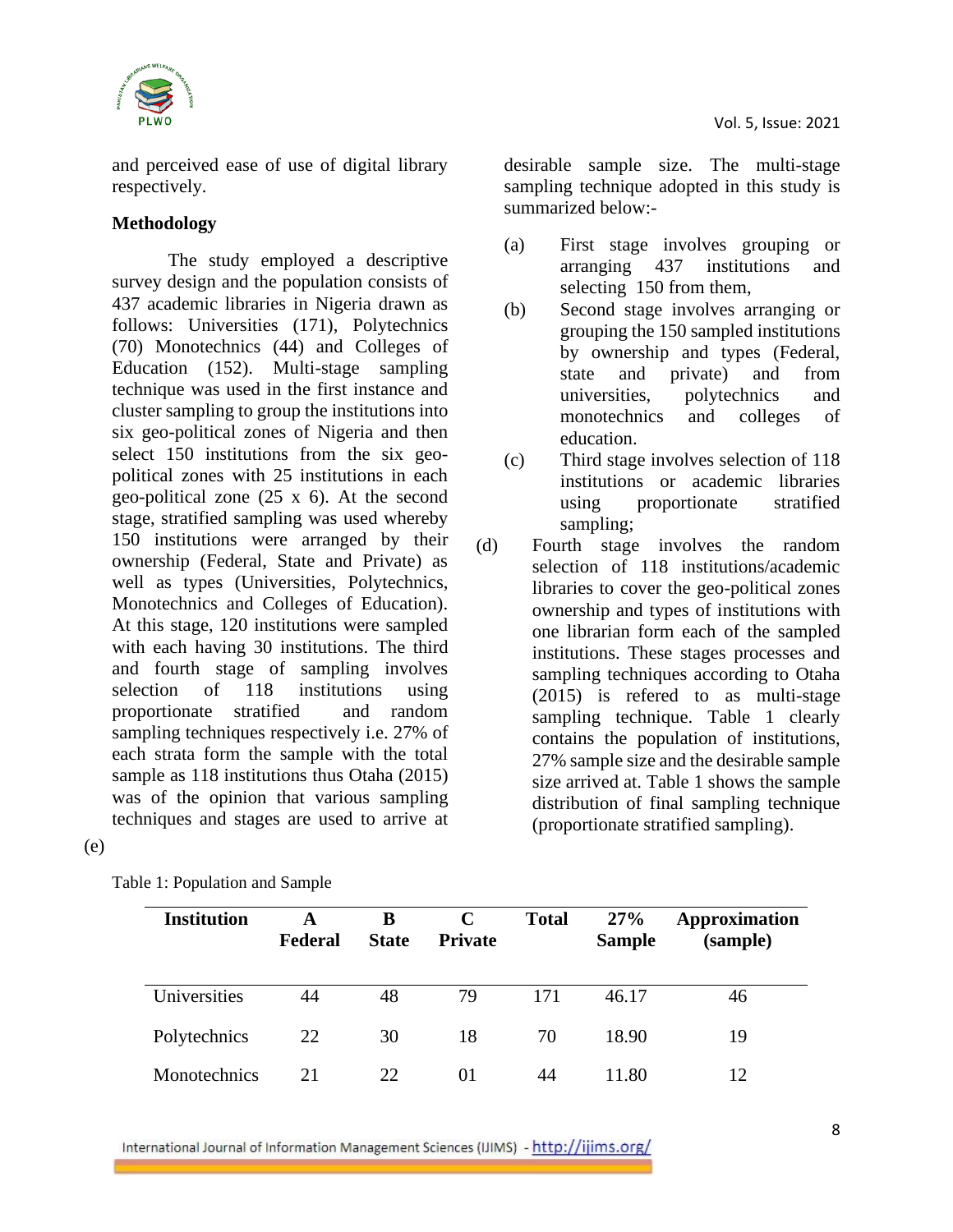| <b>Total</b>                         |    | 108 | 149 | 180 | 437 | 117.99 | 118                       |  |
|--------------------------------------|----|-----|-----|-----|-----|--------|---------------------------|--|
| <b>PLWO</b><br>Colleges<br>Education | of | 21  | 49  | 82  | 152 | 41.04  | Vol. 5, Issue: 2021<br>41 |  |
| <b>PARTICULARE</b>                   |    |     |     |     |     |        |                           |  |

**Sources:**  $(A - C)$ : NUC Bulletin  $5<sup>th</sup>$  October, 2020.

 $(A - C)$ : List of Polytechnics and Monotechnics/Colleges of Education in Nigeria,  $7<sup>th</sup>$  November 2020.

Opened-ended questionnaire was designed, developed and used for data collection. The questionnaire was designed to capture the three (3) research questions/variables (types of HRD, its challenges and effect of challenges on academic library services. The 118 copies of the questionnaires were administered on one librarian per sampled academic library through online/e-mail submission method and 82 copies were filled and e-mail back to the researchers. The retrieved 82 (69%) copies of the questionnaire were analyzed using descriptive statistics (tabulation, frequency counts and percentages) and arranged in ranked order.

#### **Data Collection, Analysis and Interpretation of Results**

Data were collected through copies of questionnaire, administered, retrieved, and analyzed using descriptive analysis by way of frequency counts, percentages, tabulation and ranking of results as contained in Tables 2,3 and 4 respectively. The interpretation contained in each of the tables 2 3 and 4 is in line with the research questions

## **Analysis of Data and Interpretation of Results**

Research question 1: What types of HRD programmes are available and provided in academic libraries in Nigeria?

| S/No | <b>HRD</b>                                            | <b>Frequency</b> | Percentage |
|------|-------------------------------------------------------|------------------|------------|
| 1.   | Study Fellowship                                      | 56               | 68         |
| 2.   | Orientation                                           | 44               | 54         |
| 3.   | On-the-job training                                   | 32               | 39         |
| 4.   | conference<br>&<br>Seminars,<br>Workshops             | 32               | 39         |
| 5.   | Computer/ICT training                                 | 18               | 22         |
| 6.   | Step-down Seminar                                     | 18               | 22         |
| 7.   | <b>Sponsored Seminars, Conferences</b><br>& Workshops | 18               | 22         |
| 8.   | Mentoring                                             | 18               | 22         |

Table 2: HRD Programmes in ranked order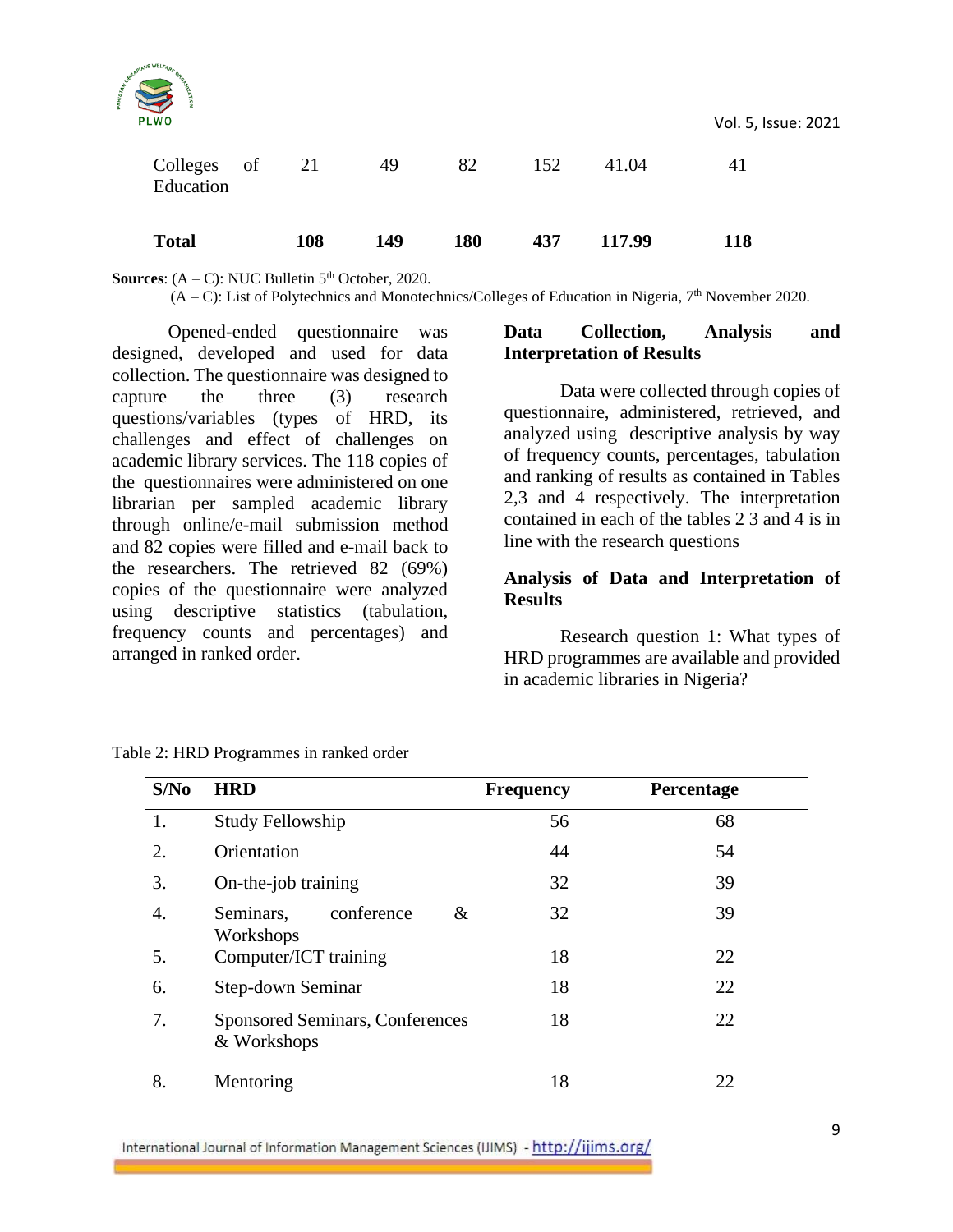



| 9.  | Short training                                 | 14 | 17 |
|-----|------------------------------------------------|----|----|
| 10. | Workshop, Conference and In-<br>house training | 14 | 17 |
| 11. | Internal Seminar                               | 14 | 17 |
| 12. | Workshop                                       | 10 | 12 |
| 13. | Conferences                                    | 02 | 07 |
| 14. | Study leave without pay                        | 04 | 05 |
| 15. | Clinical/Practical demonstration               | 02 | 02 |
| 16. | Child study program                            | 02 | 02 |

Table 2: shows the various types of HRD programmes offered in academic libraries in Nigeria.

Data analysis and arrangement of items/responses orderly by ranked order showed that Study Fellowship raked highest with 56(68%) responses was the major and popular programme as most library staff enjoy sponsorship for further education through direct payment of tuition fees and allowances, tetFund award for staff in public universities, polytechnics and colleges of education. The study fellowship can be fulltime or part-time basis. The second ranked HRD programme is orientation for newly appointed library staff being organized by academic library to enable the new staff acclimatize with the new environment. This HRD program is represented by 44(54%) Table 3: Challenges to HRD Programmes

response rate. However, it was discovered through the ranked order that study leave without pay, clinical/practical demonstration and child study programme that the HRD programmes with lowest responses that is ''study leave without pay'' could be library staff from private institutions, while ''clinical/practical demonstration and child study programme'' could be library staff working with Schools of Health Technology and Nursing in Nigeria.

# **Research Question 2: What are the Challenges to HRD Programmes in Academic Libraries in Nigeria?**

| S/No | <b>Challenges</b>                    | <b>Frequency</b> | Percentage $(\% )$ |
|------|--------------------------------------|------------------|--------------------|
|      | Funding                              | 72               | 88                 |
| 2.   | Information resources                | 30               | 37                 |
| 3.   | <b>Staffing</b>                      | 30               | 37                 |
| 4.   | Altitude of Staff                    | 30               | 37                 |
| 5.   | Altitude of Institutional management | 24               | 29                 |
| 6.   | Infrastructural facilities           | 24               | 29                 |
| 7.   | Poor capacity/skilled personnel      | 18               | 22                 |
| 8.   | Technological changes                | 12               | 15                 |

International Journal of Information Management Sciences (IJIMS) - http://ijims.org/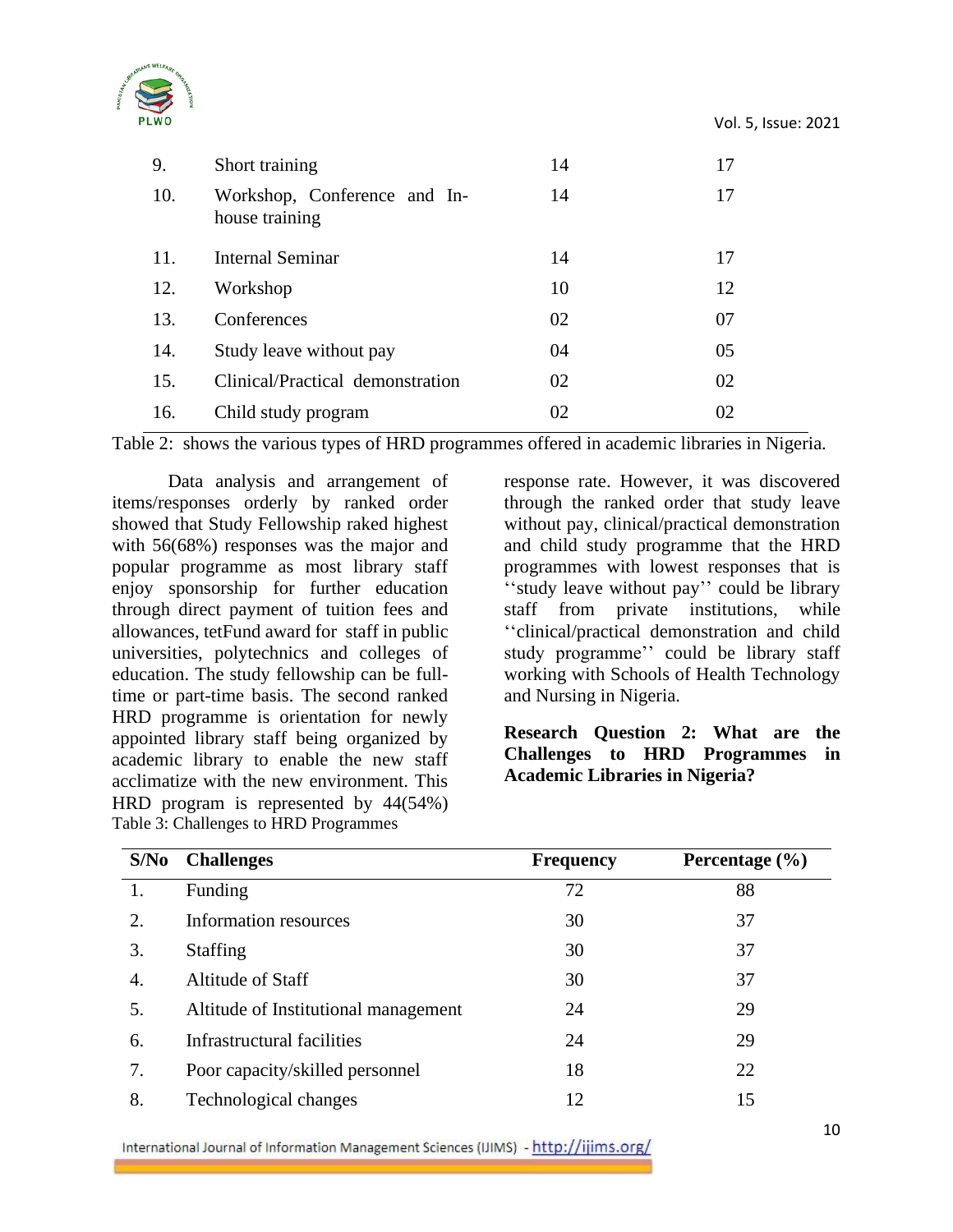

| 9.  | Training                            | 12 | 15             |
|-----|-------------------------------------|----|----------------|
| 10. | <b>Conditional of Services</b>      | 12 | 15             |
| 11. | <b>Cost of Training</b>             | 6  | $\tau$         |
| 12. | COVID 19 Pandemic                   | 6  | 7              |
| 13. | <b>Bond</b>                         | 6  | $\overline{7}$ |
| 14  | Motivator                           | 6  | 7              |
| 15. | Sponsorship                         | 6  | 7              |
| 16. | <b>Resource Management</b>          | 6  | 7              |
| 17. | Policy on HRD                       | 6  | 7              |
| 18. | Sponsorship for Non-academic staff  | 6  | 7              |
| 19. | <b>Staff Retention</b>              | 6  | 7              |
| 20. | Job enrichment/enlargement          | 6  | 7              |
| 21. | Human & Physical resources          | 6  | 7              |
| 22. | Altitude of Government              | 6  | 7              |
| 23. | Inconsistence in training programme | 6  | 7              |
| 24. | Time Frame                          | 6  | 7              |
| 25. | <b>Impact of HRD Programme</b>      | 6  | 7              |
|     |                                     |    |                |

Table 3 shows 25 different challenges to HRD programmes in the studied academic librarie in Nigeria arranged by ranked order. Funding was identified as major challenge to HRD programme in universities, polytechnics, monotechnics and colleges of education libraries in Nigeria with 72 (88%) response rate. Moreover, funding is a serious problem not only to academic libraries but also the entire educational sector. Budgetary allocation/funding to academic libraries for

training or staff development and training facilities are inadequate. Following the ranked order (11-25), it was discovered that 15 challenges, each represented by 6(7%) received lowest responses out of the 25 identified challenges to HRD in academic libraries in Nigeria.

**Research Question 3: What are the Effects of HRD Challenges to Academic Library Services in Nigeria?**

Table 4: Effects of challenges to HRD programmes on academic library services in Nigeria

| S/No Effects                | <b>Frequency</b> Percentage % |
|-----------------------------|-------------------------------|
| Decline in Library services | Iб                            |
| Lack of Staff motivation    |                               |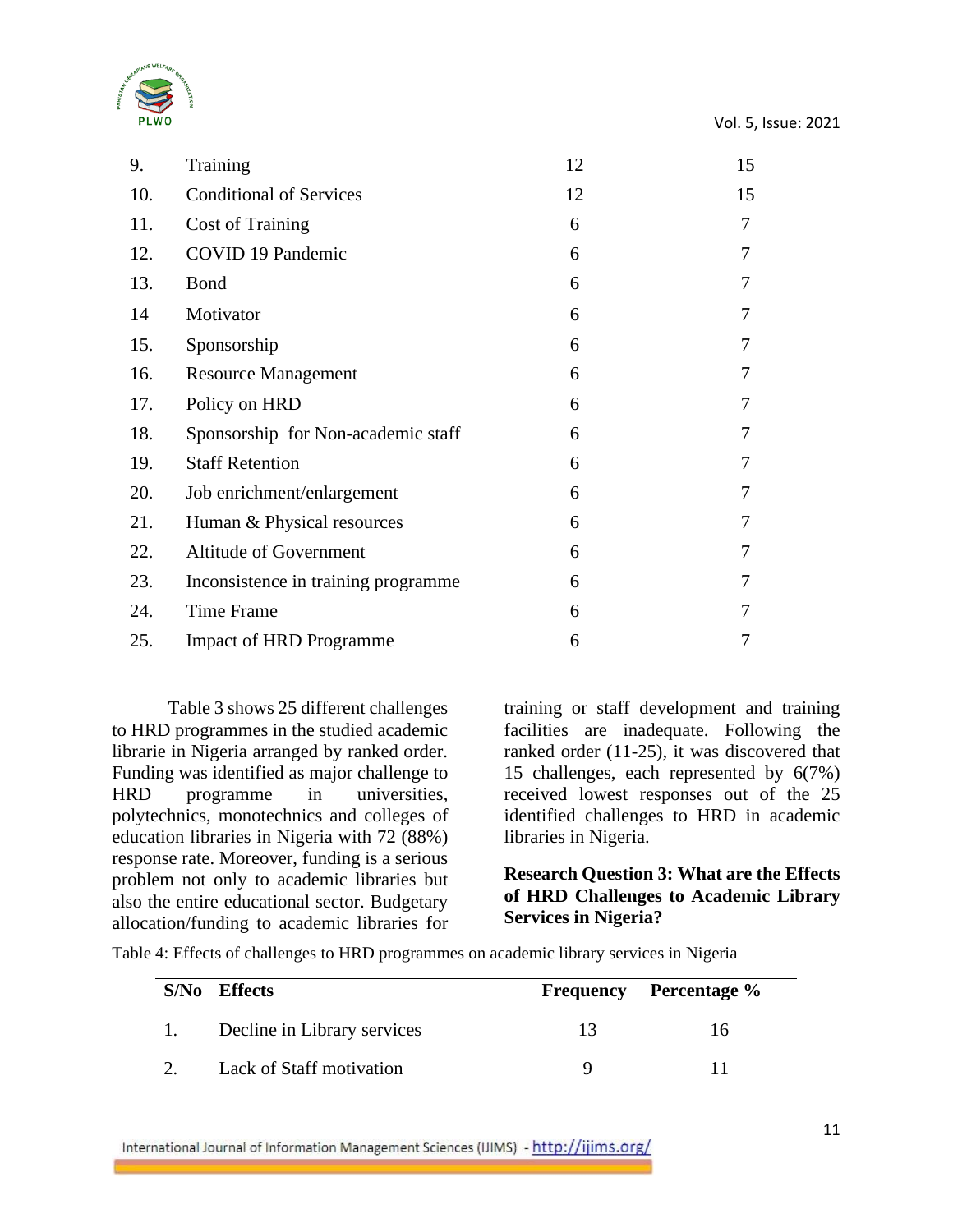

| 3. | Incompetent/In-experience staff          |   |   |
|----|------------------------------------------|---|---|
| 4. | Outdated collection/technological gadget | 6 |   |
| 5. | Affect career development of staff       |   | 5 |
| 6. | Conservative nature of staff             |   |   |
| 7. | Inability to Bridge digital divide       |   |   |
|    |                                          |   |   |

Table 4 shows the effects of the challenges to HRD programmes on academic library services in

Nigeria which revealed seven different effects such as. decline in library service provision and delivery. As seen in Table 3, there is the likelihood that the provision and dissemination of library services would be jeopardize and decline. Furthermore with inadequate funding for the provision of training facilities and staff development, there would be a decline in library service provision and as such hence staff competence, updateness, motivation and career development will be negatively be affected resulting in inadequate funding of academic library services, particularly the HRD aspect.

### **Discussion of findings**

Research question one revealed 16 programmes offered in 82 academic libraries in Nigeria with two major ones (study fellowship and orientation programme). For staff to be promoted he/she must endeavour to further his/her education with full-time or part-time sponsorship through the organization/employer as in the case of public and private institutions, through TETFund as in the case of public universities, polytechnics and colleges of education. On the other hand, the newly-employed library staff must undergo induction/orientation to get acquainted to the various departments/units of the organizations/codes and conduct for staff of the organizations as

well as know the dos and don`ts of the organizations. etc. This finding is contrary to the findings of Adamu et.al (2021). Nda-Saidu, Saka and Kur (2020) discovered that neither regular training programme, sponsoring staff to attend workshops, conferences, nor pursuance of higher degree was available in the six state library boards in Nigeria. Adamu et.al (2021) discovered reasonable number of continuous professional development in Federal University Libraries in North Central Nigeria.

Challenges to HRD programmes investigated revealed that funding was the major challenge that recorded the highest responses of 77(88%). Thus, funding is the major obstacle to library development in Nigeria. However, this finding contradict the findings of Ahmeti (2015), Omosekejimiu et al (2019) and Adamu et.al (2021) respectively for instance, Ahmeti (2015) whose study centered on challenges of human resources development of Kosovo organizations reported that, the studied organizations lack position of human resources management and that there was no dedicated funds for staff development. Omosekejimiu et al (2019) reported lack of ICT/digital library skills, recent technological know-how, competence, confidence, and conservative nature of librarians in academic libraries in South-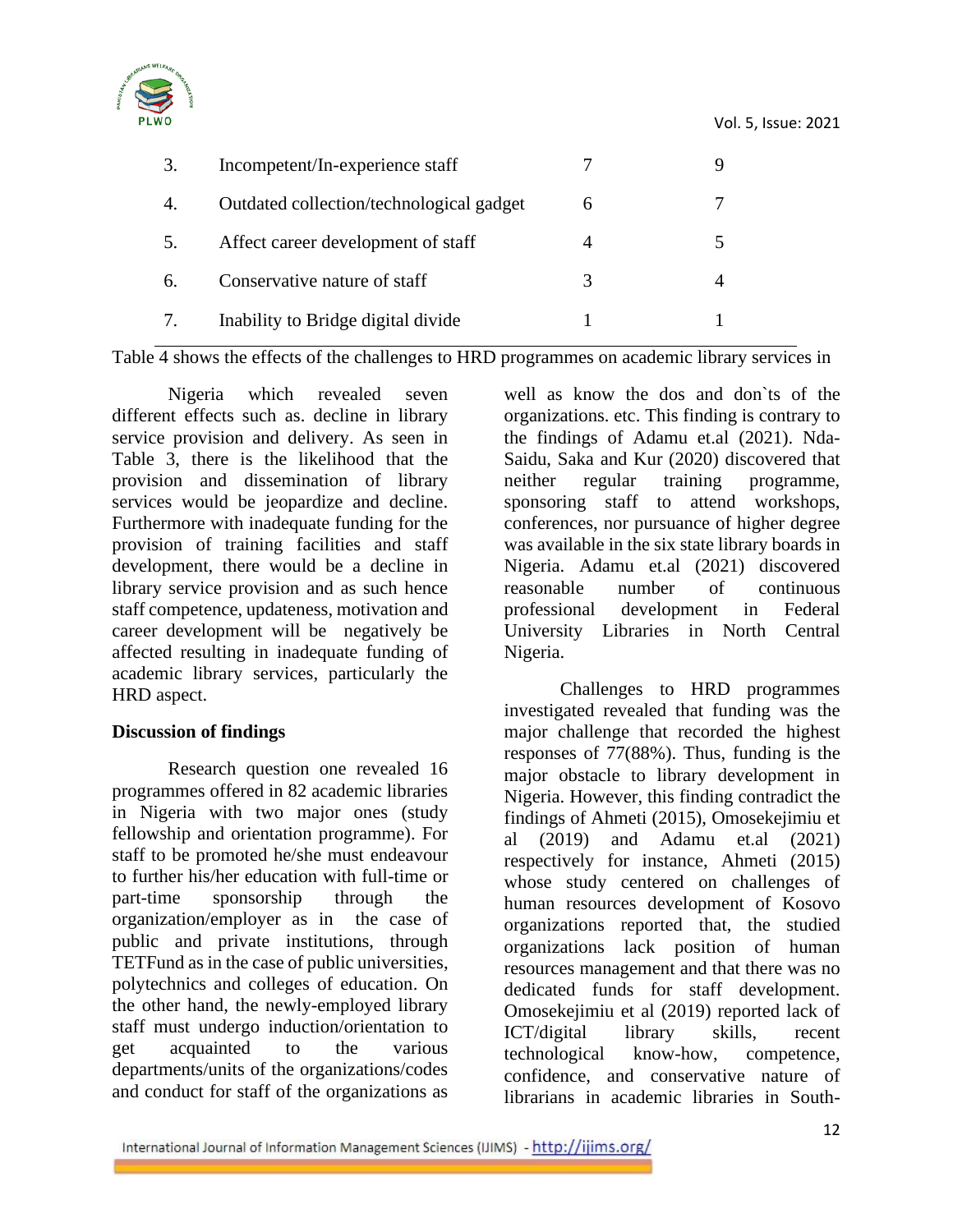

South Nigeria. Adamu et.al (2021) reported the challenges to CPD in Federal University Libraries in North Central Nigeria include: insufficient ICT facilities and lack of opportunity for training in the area of ICT as well as sponsorship for conferences, workshops and seminars.

The investigation of the effects on the challenges to HRD programmes on academic library services in Nigeria revealed that ''there was decline in provision of library service provision'' being the major negative effect. The decline could be attributed to lack of basic faclities that would provide library staff with the skills to make them relevant in profession. This finding contradicts that of Adekunjo, Tomomowo-Ayodele and Bamidele (2019) who reputed that capacity building equips library staff with skills and psychology.

### **Summary of Findings**

- **1.** Study Fellowship was the popular and highly-rated HRD programme in academic libraries in Nigeria;
- **2.** Finding was considered as the major obstacle to HRD programme in academic libraries in Nigeria;
- **3.** Decline in provision of library services top the list among the effects of challenges to HRD in academic libraries in Nigeria.

### **Conclusion**

The study revealed study fellowship funding and decline in provision of library service as the major findings in terms of HRD programme, obstacle to HRD programme and effects of the challenges of provision of academic library service. In conclusion, the decline in library service provision and use can in turn lead academic libraries and the entire parent institutions to

loose recognition and fail accreditation exercise conducted by the NUC and NBTE respectively.

## **Recommendations**

Based on the major findings and conclusion reached, the study recommends that: the management of institutions of higher learning and the libraries should ensure that

- 1. The federal and state governments as well as private organizations and proprietors to institutions in conjunction with management of institution should commit adequate fund to academic library services and if possible separate and increase the budgetary allocation to library staff development. The funds can be used to procure training facilities; organize in-house training programmes as well as sponsor library staff to conferences, workshops, seminars as well as for additional qualification. The skills acquired during training would enhance staff job performance. TETFund should increase the funding formular per staff.
- 2. Staff development policy can be designed, developed and implemented to include frequent training, types of training programmes, categories of staff per training programme and stipends for beneficiaries as well as include the 21<sup>st</sup> information service provisions. Part of the policy should include motivation for staff in the form of: award, recognition e t c.

# **References**

Adamu, M.S., Udoudoh S.J; Babalola, G.A & Yusuf, F.L (2021). Significance of continuous professional development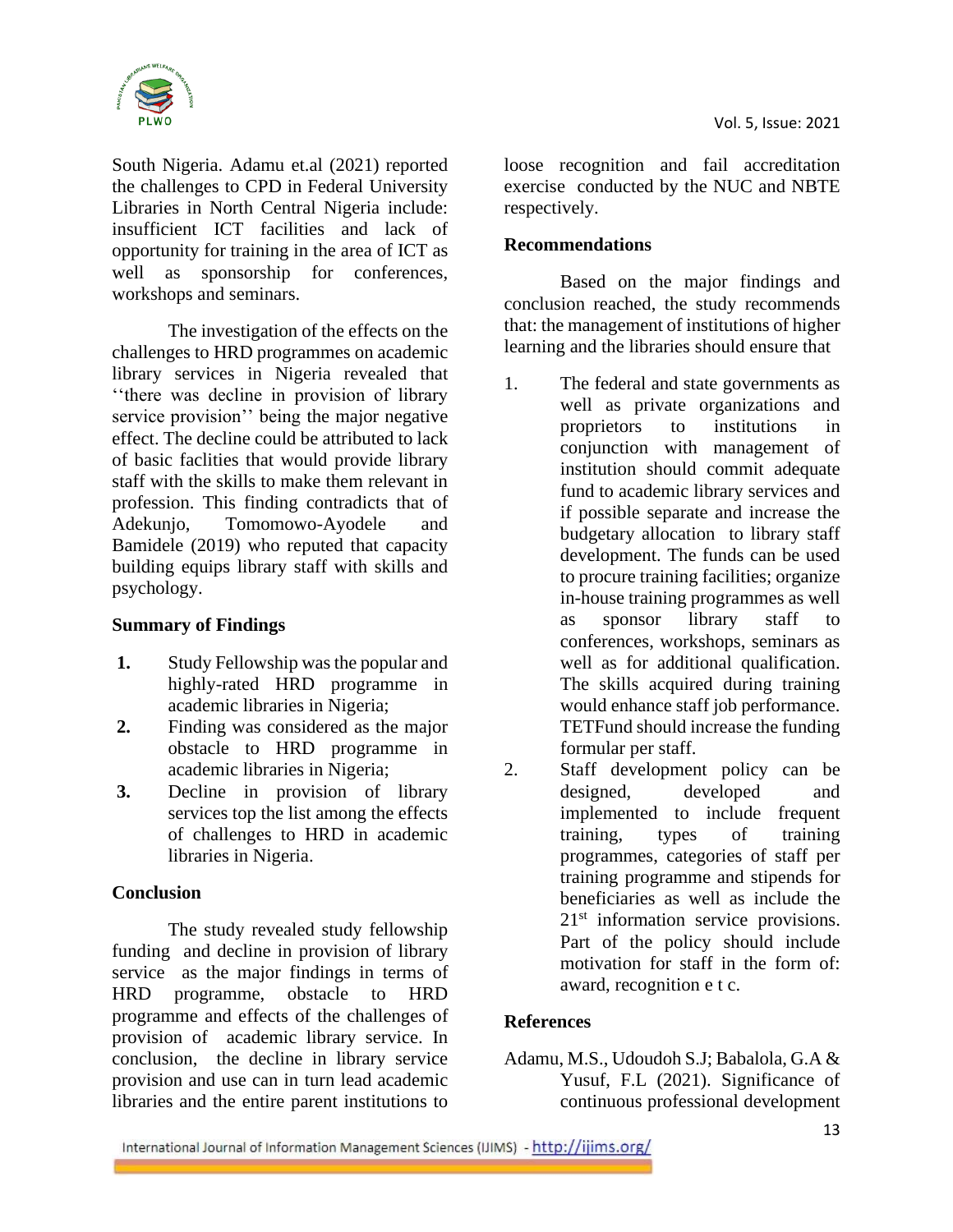

in enhancing job performance of librarians in Federal University Libraries in North Central Nigeria. *Nigerian Libraries*, 54(1),16-28

- Adenkunjo, J.O., Tomomowo-Ayedele, S.O & Bamidele, T.F (2019). Capacity buiding and job productivity of library staff in selected universities in South-West Nigeria. *University of Ibadan Journal of Library and Information Science,* 2(1), 1-17. Available online at journal .librar.ui.edu.ng
- Ahmeti, F (2015). Human resources development and challenges faced during transition in developing economics. *International journal of economics, commerce and management,* 3(4), 1-16. Accessed [https://ijecm.co.uk.](https://ijecm.co.uk/) Retrieved on November 1,2020
- Dessler, G (2011). *Human Resource Management*. 12<sup>th</sup> ed. Boston: Pearson
- Federal Republic of Nigeria (2013). *National Policy on Education* .6<sup>th</sup> ed. Lagos: NERDC.
- Kiana, L., Ujakpa, M.M; Iyawa, J.O.S & Iguna, K (2021). Predictors of Digital Library usage by undergraduate students at a Namibian University: perspectives based on Technology Acceptance Model. *Africa Journal of Library, Achieves and Information Science* 31(1), 1-12.

List of Colleges of Education in Nigeria-Wikipedia. Retrieved on 7<sup>th</sup> November, 2020. List of Polytechnics and Monotechnics in Nigeria- Wikipedia. Retrieved on 7<sup>th</sup> November, 2020.

- Mathew, E.D; Odeh, A.O; Ominyi, J.I & Agada, E.O.(2018). Information literacy: essential skills required by academic library staff in a technological era for national development. *Nigerian Journal of Library and Information Science,* 3(2), 529-530,536-537
- National Universities Commission (October 5: 2020) List of Approved Universities in Nigeria. *Monday Bulletin: a publication of the Office of the Secretary, 15(26), 11-12*
- Nda-Saidu, A., Saka, K.A & Kur, J.T (2020) Perception of librarians on staff development in enhancing job performance in state public library boards in North Central, Nigeria. *African journal of education and information management (AJEIMA*),18(1), 39-49.Available online at [www.edudataonline.org](http://www.edudataonline.org/)
- Okeke, C.C (August 2021), TETFund Spend #2.5 trillion on tertiary education in 10 years. *Daily Trust,* August 13, 2021, p.4
- Omosekejimiu, A.F; Eyanfe, O.O; Nwobu, B.K & Nweke, A.C (2019). Training and retraining: a catalyst for retooling  $21<sup>st</sup>$  Century Librarians for effective Information Service delivery in Academic Libraries in South South, Nigeria. Information Impact: *Journal of Information and Knowledge Management'*, 10(1), 105-122. Also available online @